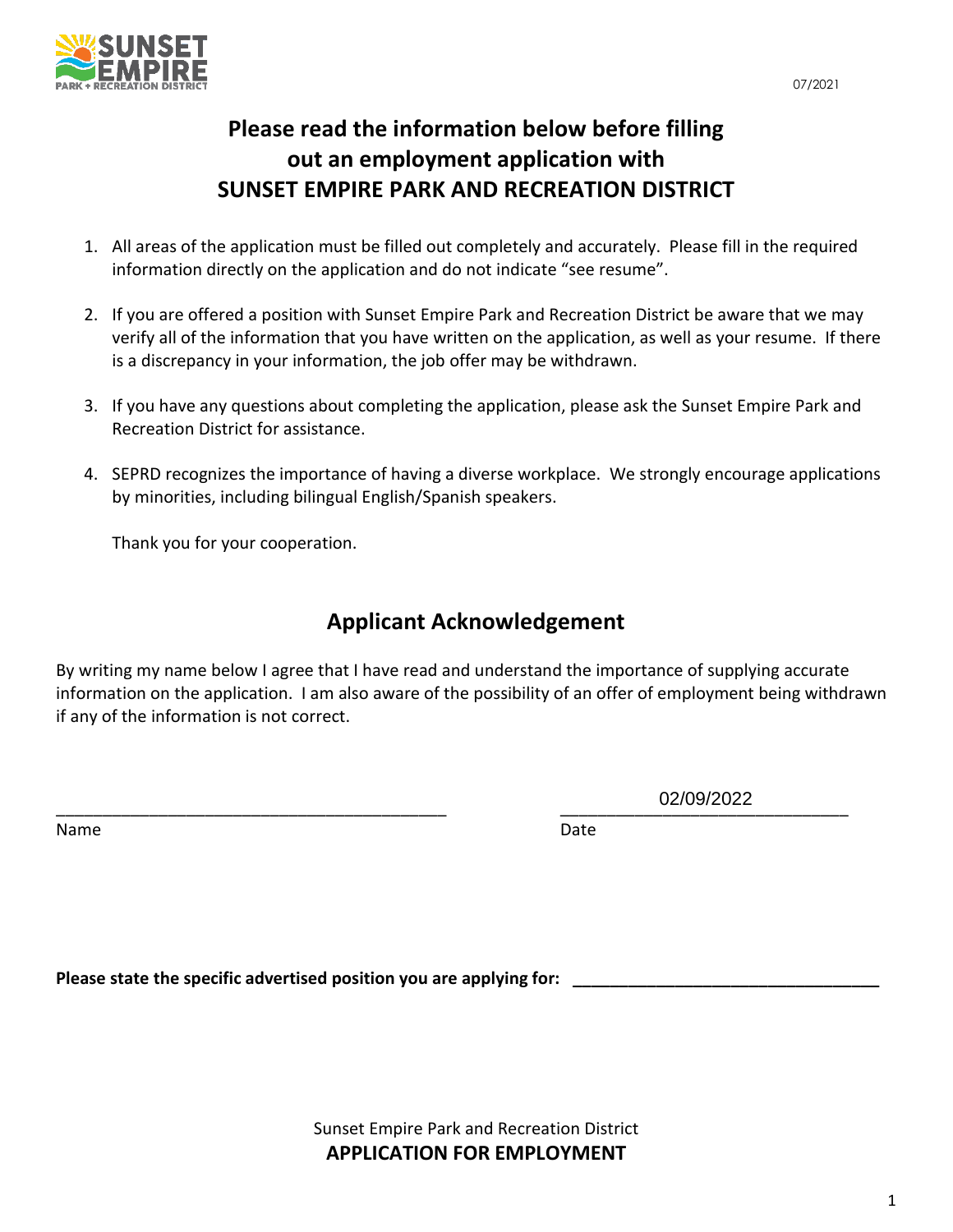Thank you for considering Sunset Empire Park and Recreation District in your job search. Sunset Empire Park and Recreation District is an equal employment opportunity employer and does not discriminate on the basis of sex, age, race, color, religion, national origin, mental or physical disability, marital status or military service or (any sate protected classifications). No application will be rejected as a result of a disability that, with reasonable accommodation, does not prevent performance of the essential job duties. If you require an accommodation to participate in our application process please contact Skyler Archibald, Executive Director at 503- 738-3311, or sarchibald@sunsetempire.com.

#### **CONFIDENTIAL**

**PLEASE COMPLETE BY PRINTING IN DARK INK, ANSWER ALL QUESTIONS, AND SIGN YOUR INITIALS AND NAME ON THE LAST PAGE. INCOMPLETE APPLICATIONS MAY NOT BE CONSIDERED.** 

### **PERSONAL INFORMATION**

| <b>LAST NAME</b>         | <b>FIRST NAME</b>        | MIDDLE NAME        |  |
|--------------------------|--------------------------|--------------------|--|
|                          |                          |                    |  |
| <b>STREET ADDRESS</b>    | <b>CITY AND STATE</b>    | <b>ZIP CODE</b>    |  |
|                          |                          |                    |  |
| <b>HOME PHONE NUMBER</b> | <b>CELL PHONE NUMBER</b> | DATE YOU CAN BEGIN |  |
|                          |                          |                    |  |
| <b>E-MAIL ADDRESS</b>    |                          |                    |  |
|                          |                          |                    |  |
|                          |                          |                    |  |

| Have you ever been employed by Sunset Empire Park and Recreation District? Yes<br>No                    |  |
|---------------------------------------------------------------------------------------------------------|--|
| Are you currently employed? Yes $\Box$ No $\Box$ May we contact your present employer? Yes $\Box$<br>No |  |
|                                                                                                         |  |

If yes, please give contact name and phone number:

### **EDUCATION**

| <b>LEVEL AND TYPE</b><br>OF EDUCATION  | <b>SCHOOL NAME</b> | <b>CITY AND STATE</b> | <b>DID YOU</b><br><b>GRADUATE?</b> | <b>LAST YEAR</b><br><b>COMPLETED OR</b><br><b>DEGREE</b> |
|----------------------------------------|--------------------|-----------------------|------------------------------------|----------------------------------------------------------|
| HIGH SCHOOL                            |                    |                       |                                    |                                                          |
| <b>COLLEGE OR</b><br><b>UNIVERSITY</b> |                    |                       |                                    |                                                          |
| <b>OTHER</b>                           |                    |                       |                                    |                                                          |
| <b>OTHER</b>                           |                    |                       |                                    |                                                          |
| <b>OTHER</b>                           |                    |                       |                                    |                                                          |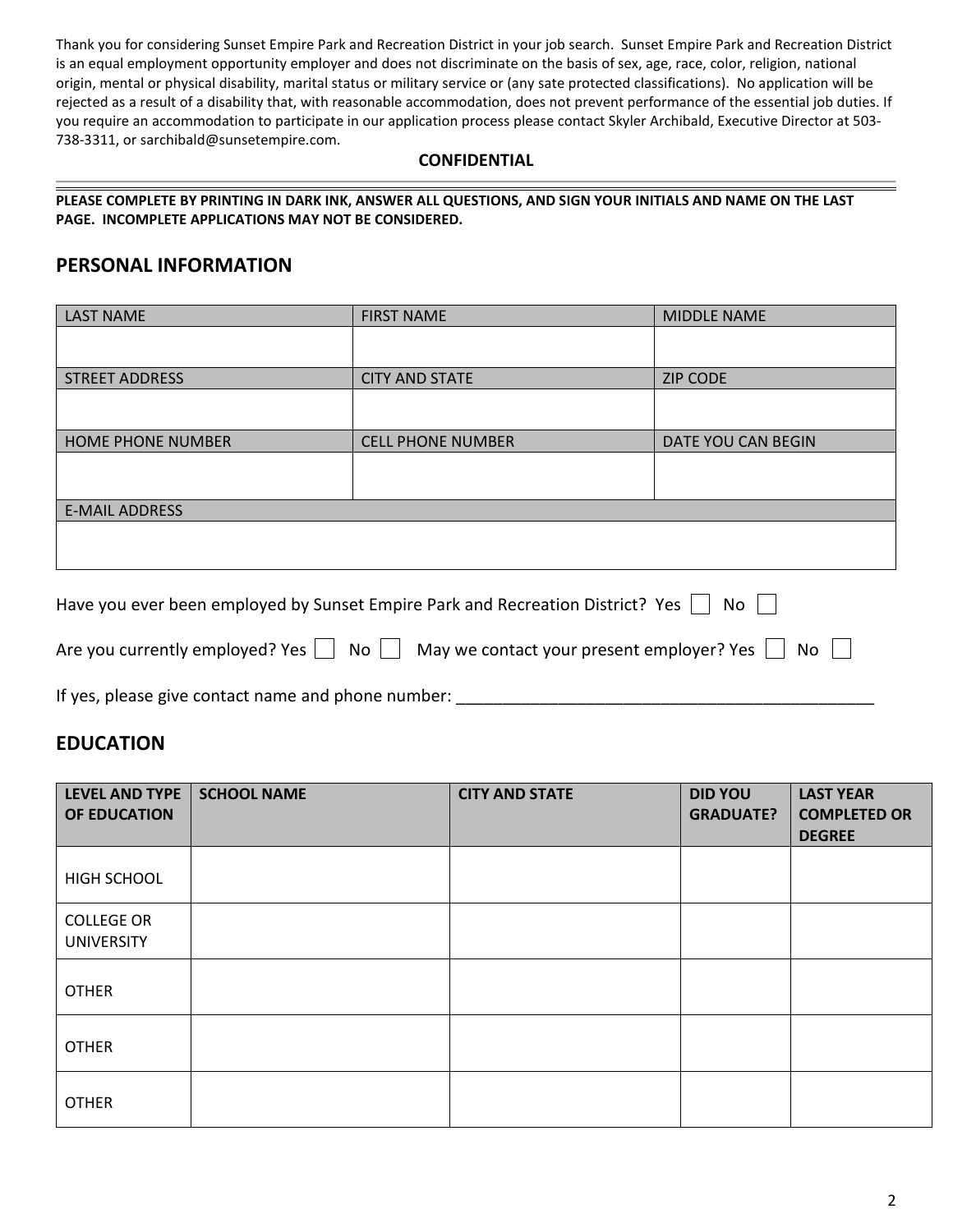#### **LANGUAGES** List all the languages you speak, your level and if you have any certificates.

| LANGUAGE | <b>LEVEL</b> | <b>CERTIFICATE</b> |
|----------|--------------|--------------------|
|          |              |                    |
|          |              |                    |
|          |              |                    |
|          |              |                    |
|          |              |                    |
|          |              |                    |

**OTHER SKILLS** List and summarize any special certifications, skills and qualifications, volunteer activities, military training or experience, or other training or other activities related to the job you are seeking. *For military veterans, please include information on any transferrable skills obtained through military education or experience that relate directly or indirectly, to the position for which you are applying.* Please attach more pages to this application if necessary.

## REFERENCES List 3 professional references who are familiar with your skills, qualifications and performance/work history and ability.

| <b>NAME</b> | OCCUPATION/RELATIONSHIP   YEARS KNOWN | <b>TELEPHONE</b> |
|-------------|---------------------------------------|------------------|
|             |                                       |                  |
|             |                                       |                  |
|             |                                       |                  |
|             |                                       |                  |
|             |                                       |                  |

### **EMPLOYMENT RECORD**

Please list your most recent jobs first. Include military service as part of your employment record. If you have a resume, please attach it to this form. Resumes will not be accepted as a substitute to Employment Record.

| Address                                 |
|-----------------------------------------|
|                                         |
|                                         |
| Supervisor's Name                       |
|                                         |
|                                         |
| Date of Employment (month and year)     |
| From:<br>To:                            |
|                                         |
| <b>Essential Job Duties</b>             |
|                                         |
|                                         |
| What did you like least about your job? |
|                                         |
|                                         |
|                                         |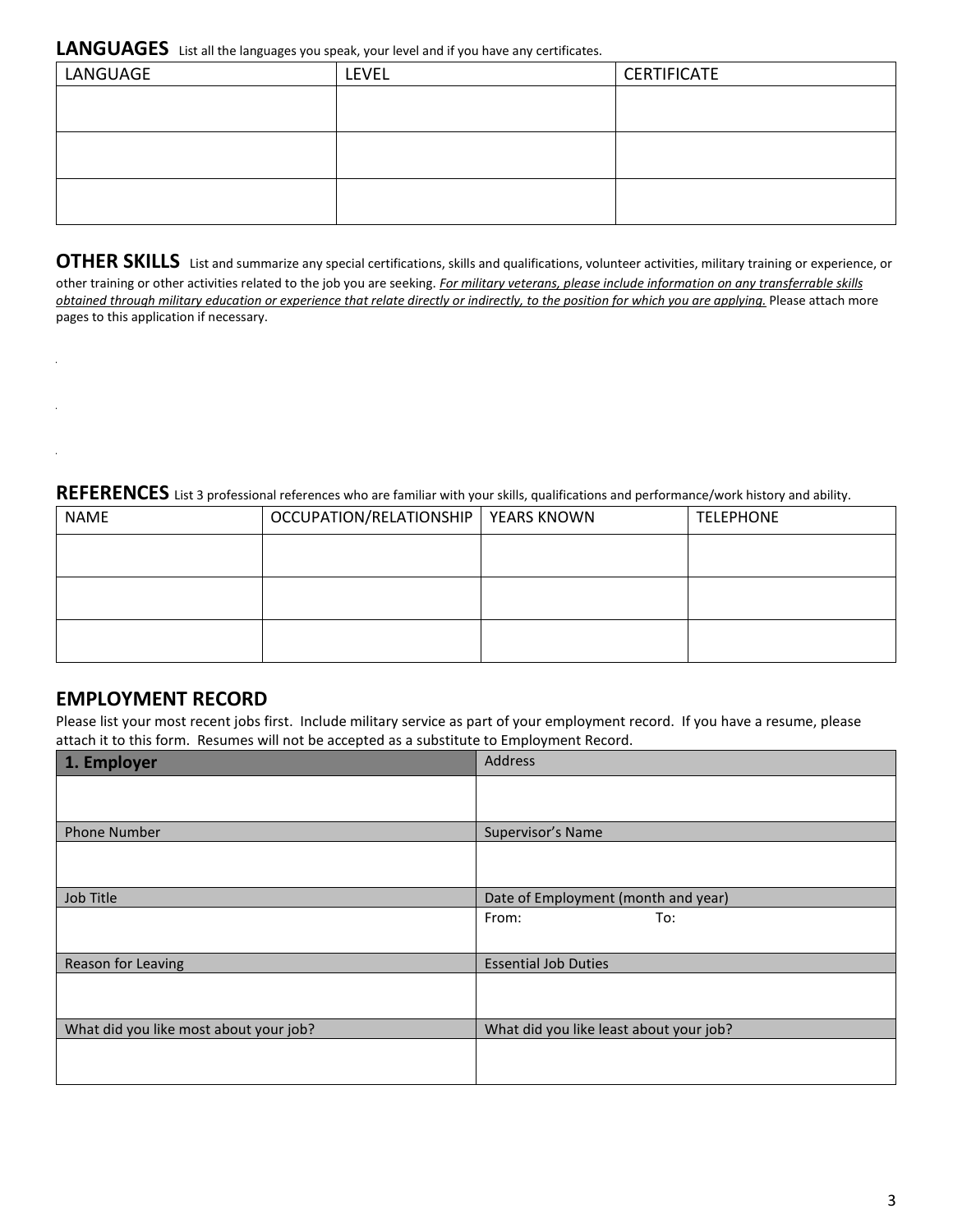| 2. Employer                                | Address                                 |
|--------------------------------------------|-----------------------------------------|
|                                            |                                         |
| <b>Telephone Number</b>                    | Supervisor's Name                       |
|                                            |                                         |
|                                            |                                         |
| Job Title                                  | Date of Employment (month and year)     |
|                                            | To:<br>From:                            |
| Reason for Leaving                         | <b>Essential Job Duties</b>             |
|                                            |                                         |
| What did you like the most about your job? | What did you like least about your job? |
|                                            |                                         |
| 3. Employer                                | Address                                 |
|                                            |                                         |
| <b>Telephone Number</b>                    | Supervisor's Name                       |
|                                            |                                         |
| Job Title                                  | Date of Employment (month and year)     |
|                                            | To:<br>From:                            |
| Reason for Leaving                         | <b>Essential Job Duties</b>             |
|                                            |                                         |
|                                            |                                         |
| What did you like most about your job?     | What did you like least about your job? |

#### **GENERAL INFORMATION**

| Do you have the legal right to work in the United States?                                                                                                                                                                  | Yes           |
|----------------------------------------------------------------------------------------------------------------------------------------------------------------------------------------------------------------------------|---------------|
| (if hired, you will be required to provide identification to prove eligibility for employment.                                                                                                                             | No            |
| Have you been employed or attended school using any other name? If yes, please indicate names                                                                                                                              | Yes           |
| previously used:                                                                                                                                                                                                           | N٥            |
| Are you able to perform the primary duties of the job as outlined in the newspaper advertisement,<br>announcement, posting, job line, job description, with or without reasonable accommodation?<br>If no, please explain: | No I<br>Yes l |
| Do you have any employment restrictions resulting for a non-compete or confidentiality agreement?<br>If yes, please explain:                                                                                               | Yes.          |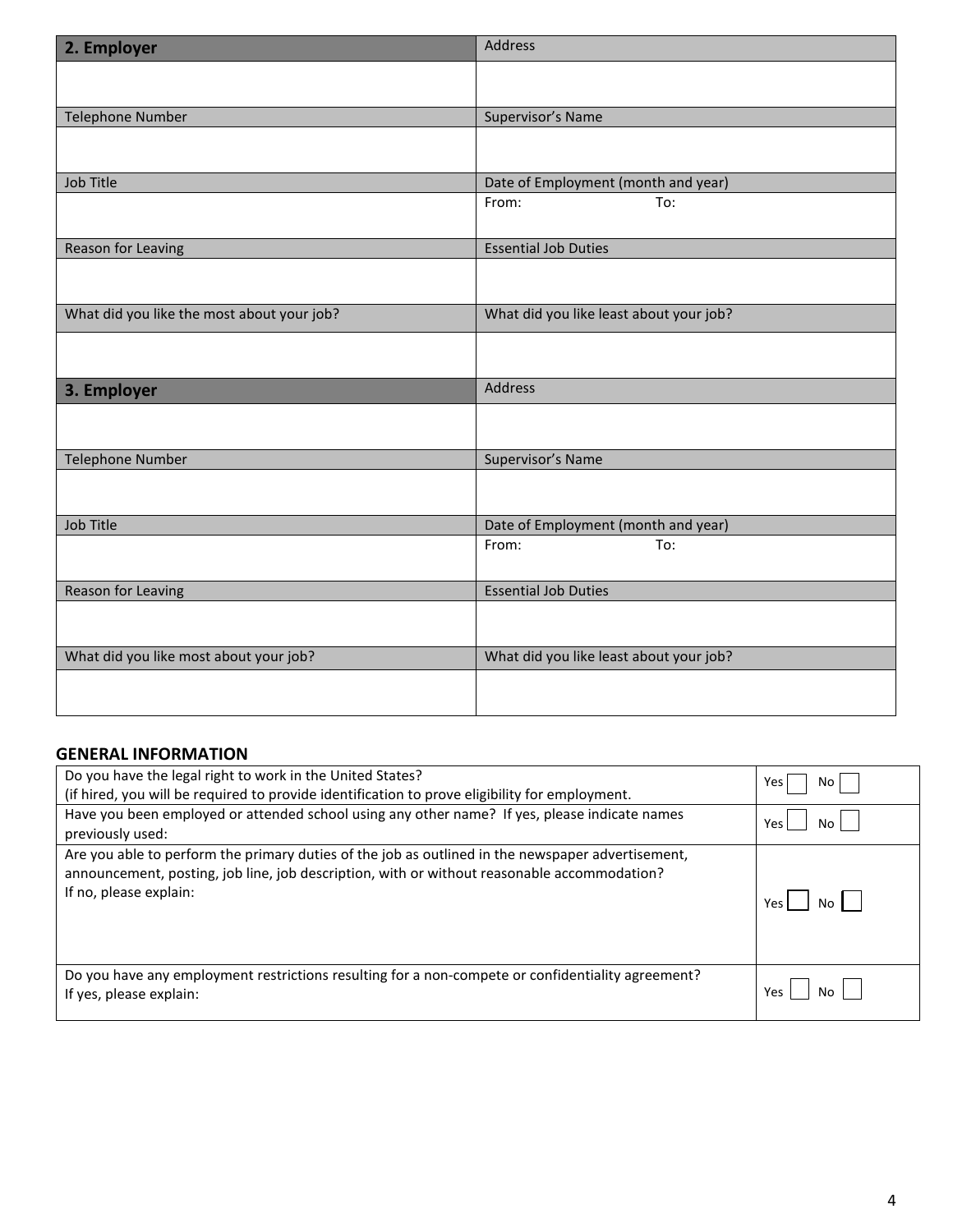#### **Please read carefully, initial each paragraph and sign below:**

I certify that I have answered the above questions truthfully and have not withheld any information relative to my application. I understand that any falsification, misrepresentation, or omission, as well as any misleading statements or omissions of the application information, attachments, and supporting documents generally will result in denial of employment or immediate termination, if discovered after hire. *Initial*

\_\_\_\_\_\_ I authorize Sunset Empire Park and Recreation District to thoroughly investigate my references, work record, education and other matters related to my suitability for employment, and further authorize the references I have listed to disclose to the District any and all letters, reports, any copies of photo I.D. to verify my identity for the position I am now applying for, and other information related to my work records, without giving me prior notice of such disclosure. In addition, I release Sunset Empire Park and Recreation District, my former employers and all other persons, corporations, partnerships and associations from any and all claims, demands or liabilities arising out of or in any way related to such investigation or disclosure. *Initial*

- \_\_\_\_\_\_ I authorize Sunset Empire Park and Recreation District to investigate whether I have a criminal record of convictions, and, if so, the nature of such convictions and all the surrounding circumstances of the conviction. Sunset Empire Park and Recreation District has advised me that any criminal background check will focus on convictions, and that a criminal record will not necessarily disqualify me from employment. *Initial*
- If hired, I recognize the rules and policies of Sunset Empire Park and Recreation District. I understand that my employment and compensation can be terminated at any time, with or without cause, and with or without notice, at the option of Sunset Empire Park and Recreation District or myself. I understand that General Manager of Sunset Empire Park and Recreation District is the only person who will ever have the authority to create any other terms of employment and/or to enter into any employment contract and that all such contracts must be in writing and signed by both parties. However, I also understand that unless otherwise stated in an employment contract, the District may change, withdraw and interpret other policies (including wages, hours and working conditions) as it deems appropriate. *Initial*
- \_\_\_\_\_\_ I understand and acknowledge that I may be required to submit to a physical examination, including drug test. Additionally, I hereby authorize the release of the results of such an examination to Sunset Empire Park and Recreation District for their use in evaluating my suitability for employment. Further, I release the examining facility and Sunset Empire Park and Recreation District from any and all liability, and from any damage that may result from the release of such information. *Initial*

I have read, understand and agree with all of the above statements.

Electronic Signature: I agree that typing my name below serves as my official signature on this application.

**\_\_\_\_\_\_\_\_\_\_\_\_\_\_\_\_\_\_\_\_\_\_\_\_\_\_\_\_\_\_\_\_\_\_\_\_\_\_\_\_\_\_\_\_\_\_\_\_\_\_\_\_\_\_**

**Date Signature** 

\_\_\_\_\_\_\_\_\_\_\_\_\_\_\_\_\_ \_\_\_\_\_\_\_\_\_\_\_\_\_\_\_\_\_\_\_\_\_\_\_\_\_\_\_\_\_\_\_\_\_\_\_\_\_\_\_\_\_\_\_\_\_\_\_\_\_\_\_\_\_\_

**Print**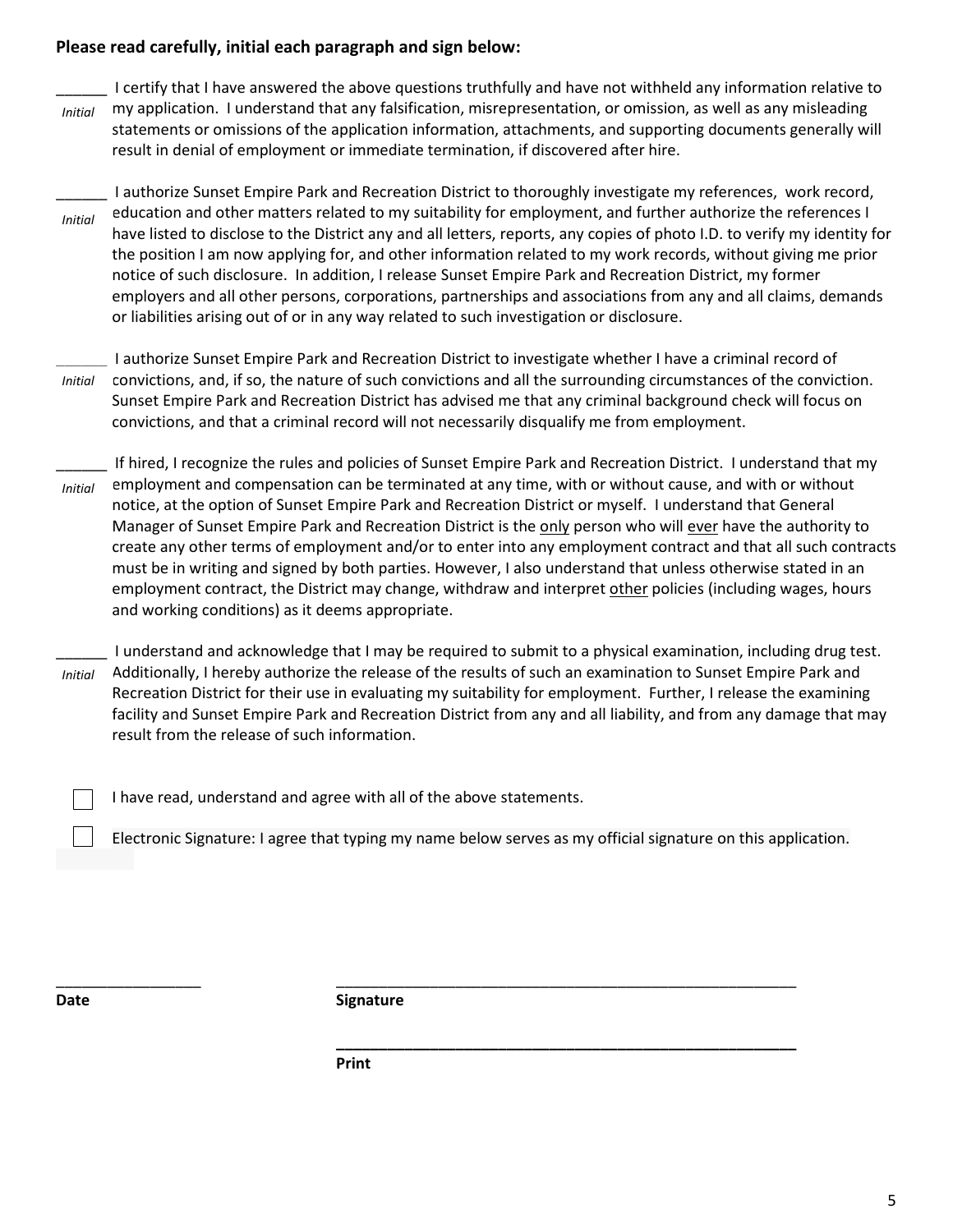## **Sunset Empire Park and Recreation District Signature / Initial Verification Form**

As a prospective Employee of the Sunset Empire Park and Recreation District, signatures are required in certain confidential areas and departments. My signature and initials as officially used for verification are below.

| Date:                       |  |
|-----------------------------|--|
|                             |  |
|                             |  |
| Initials used as signature: |  |